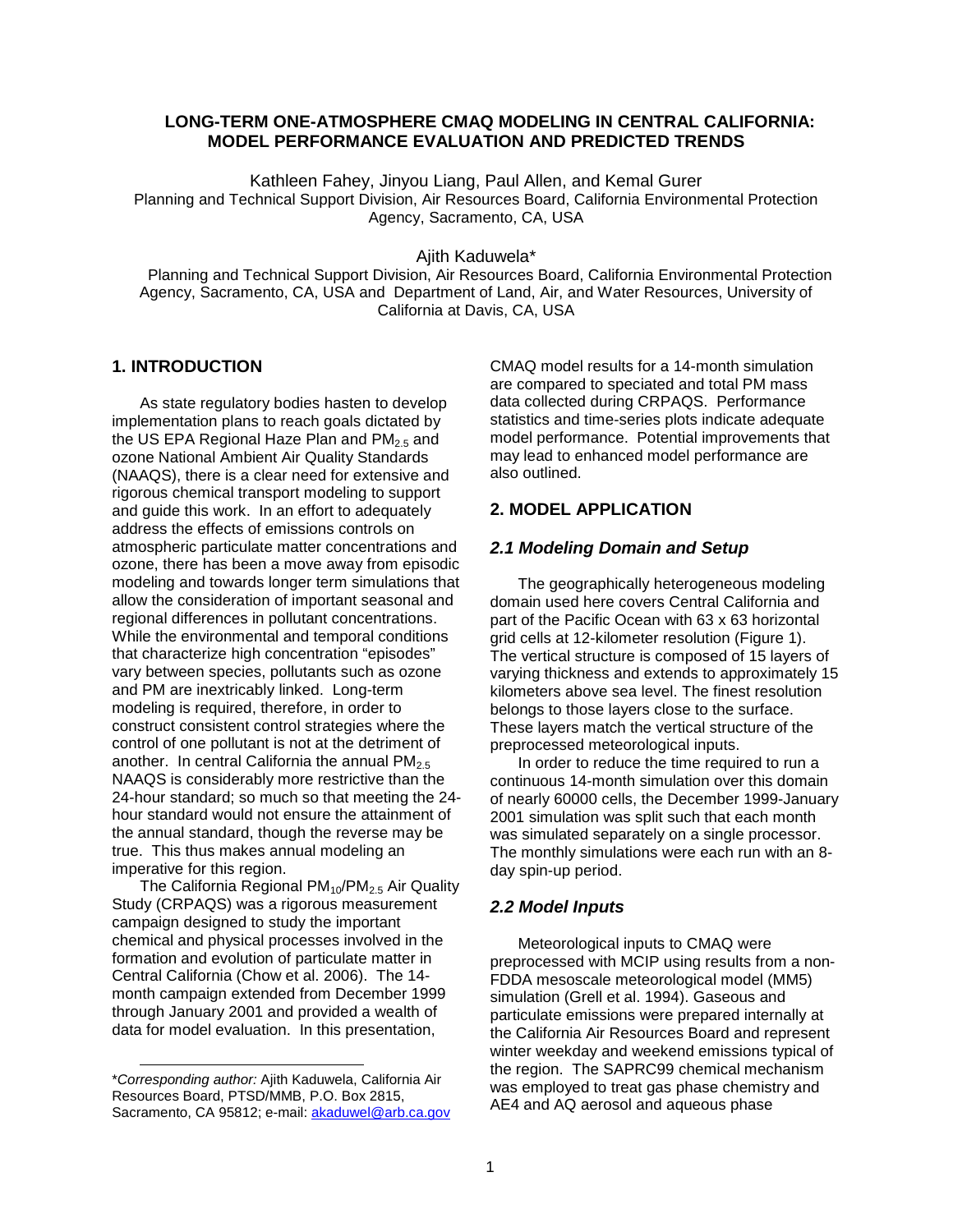chemistry modules were activated to account for the physical and chemical transformations in the aqueous and aerosol phases. Initial and boundary conditions were based on wintertime surface observations and ozonesonde profiles (Newchurch et al. 2003).



Fig 1. 63 x 63 cell modeling domain

#### **2.3 Observations**

The California Regional PM<sub>10</sub>/PM<sub>2.5</sub> Air Quality Study led to a spatially and temporally extensive set of speciated and total particulate mass measurements in rural and urban environments throughout the San Joaquin Valley and its surroundings (Chow et al. 2006). Measurements included every-sixth-day 24-hour samples throughout the campaign and more frequent sampling during the winter intensive operating periods.

## **3. RESULTS**

One gauge of model performance is to quantify and qualify the ability of the model to simulate observations. Here model results of total and speciated particulate mass concentrations from the 14-month CMAQ simulation are comparable to the general trends and average values of observed concentrations during the simulated period. Scatterplots for monthly averaged species concentrations for  $PM_{10}$  and PM<sub>2.5</sub> are shown in Figure 2 with mean fractional error (eq. 1) and mean fractional bias (eq. 2) given in the figure inset.

$$
MFE = \frac{100}{N} \sum_{i=1}^{N} \frac{|M - O|}{(M + O)/2}
$$
 (1)

$$
MFB = \frac{100}{N} \sum_{i=1}^{N} \frac{(M - O)}{(M + O)/2}
$$
 (2)









Fig. 1. Scatterplots of monthly average  $PM<sub>2.5</sub>$  (top) and  $PM_{10}$  (bottom) for all sites in the domain with sufficient measurements of  $PM<sub>10</sub>$  and  $PM<sub>2.5</sub>$ .

Boylan and Russell (2006) have proposed model evaluation metrics and goals for PM modeling where, generally-speaking, a model performance goal is said to have been met when the mean fractional error (MFE)  $\leq$  50% and the mean fractional bias (MFB)  $\leq$  +/-30%. Similarly, model criteria is met when MFE ≤ 75% and the  $MFB \leq +/-60\%$ . If these same guidelines were applied here,  $PM_{10}$  concentrations would meet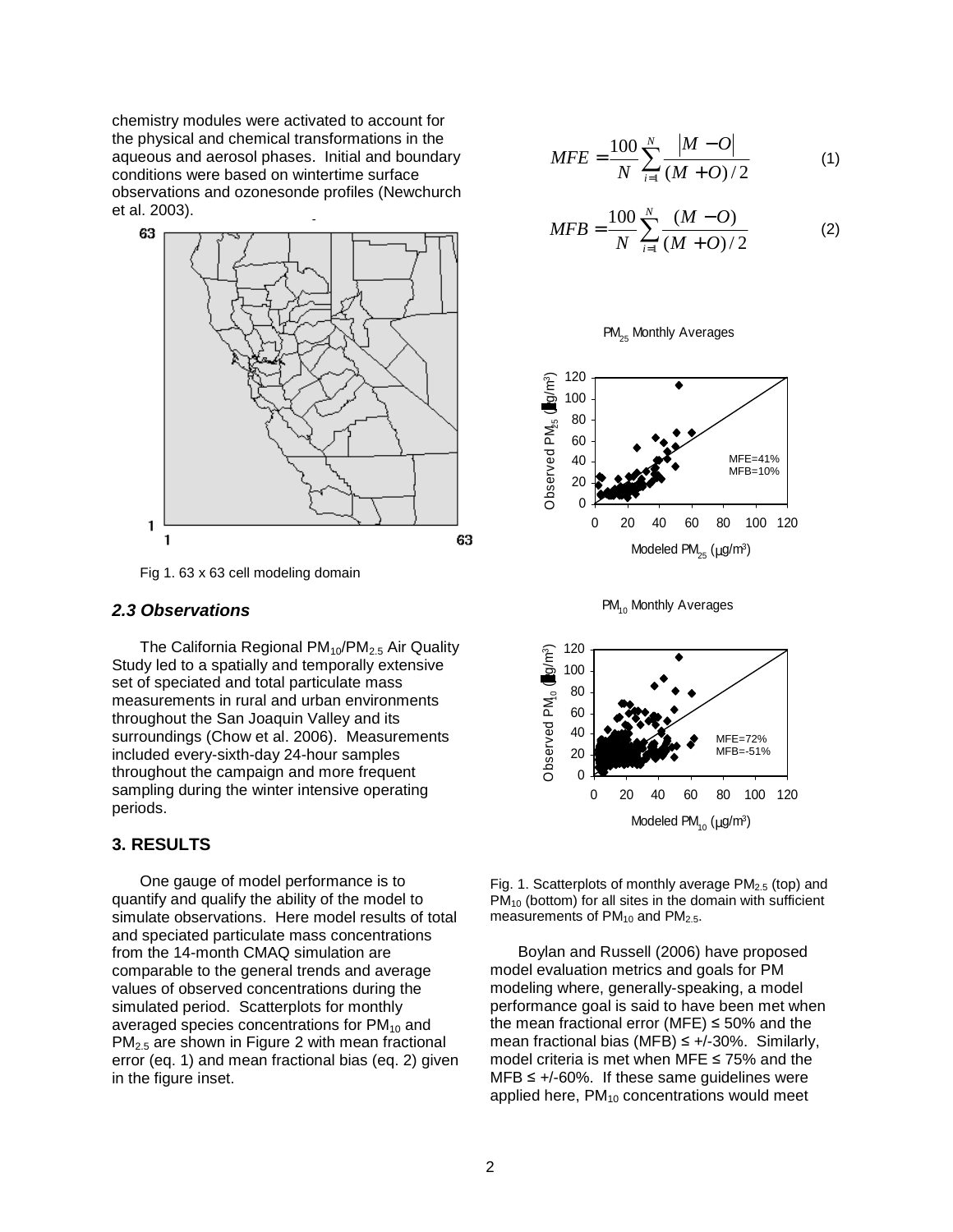model performance criteria and the modeled  $PM<sub>2.5</sub>$ results would meet the model performance goal.

Time-series plots for individual species at the Fresno Supersite are given in Figures 3-6. These are meant to serve as an example of how the model tracks concentrations of the major components of PM. The model qualitatively and, to a slightly lesser extent, quantitatively tracks the behavior of individual species. The plots show that the elevated winter PM concentrations typical in Central California are reflected in both the observations and the model values. In general, the modeled and observed concentrations are similar with an exception late in the simulation (late December 2000 – early January 2001) when the model underpredicts most species. Part of this underprediction may be due to a mismatch between simulated and observed rainfall. The effects of mismatched simulated and observed rain events have yet to be examined. While only time-series plots for Fresno are shown, the model tended to track  $PM<sub>2.5</sub>$  and its components fairly well throughout the year in many locations.



**Observed and Modeled TC**

Fig. 3. Time-series of observed and predicted total carbon at Fresno over 14 months.

#### **Observed and Modeled NO3 at FSF**



Fig. 4. Time-series of observed and predicted nitrate at Fresno over 14 months.

**Observed and Modeled NH<sup>4</sup>**



Fig. 5. Time-series of observed and predicted ammonium at Fresno over 14 months.

#### **Observed and Modeled SO<sup>4</sup>**



Fig. 6. Time-series of observed and predicted sulfate at Fresno over 14 months.